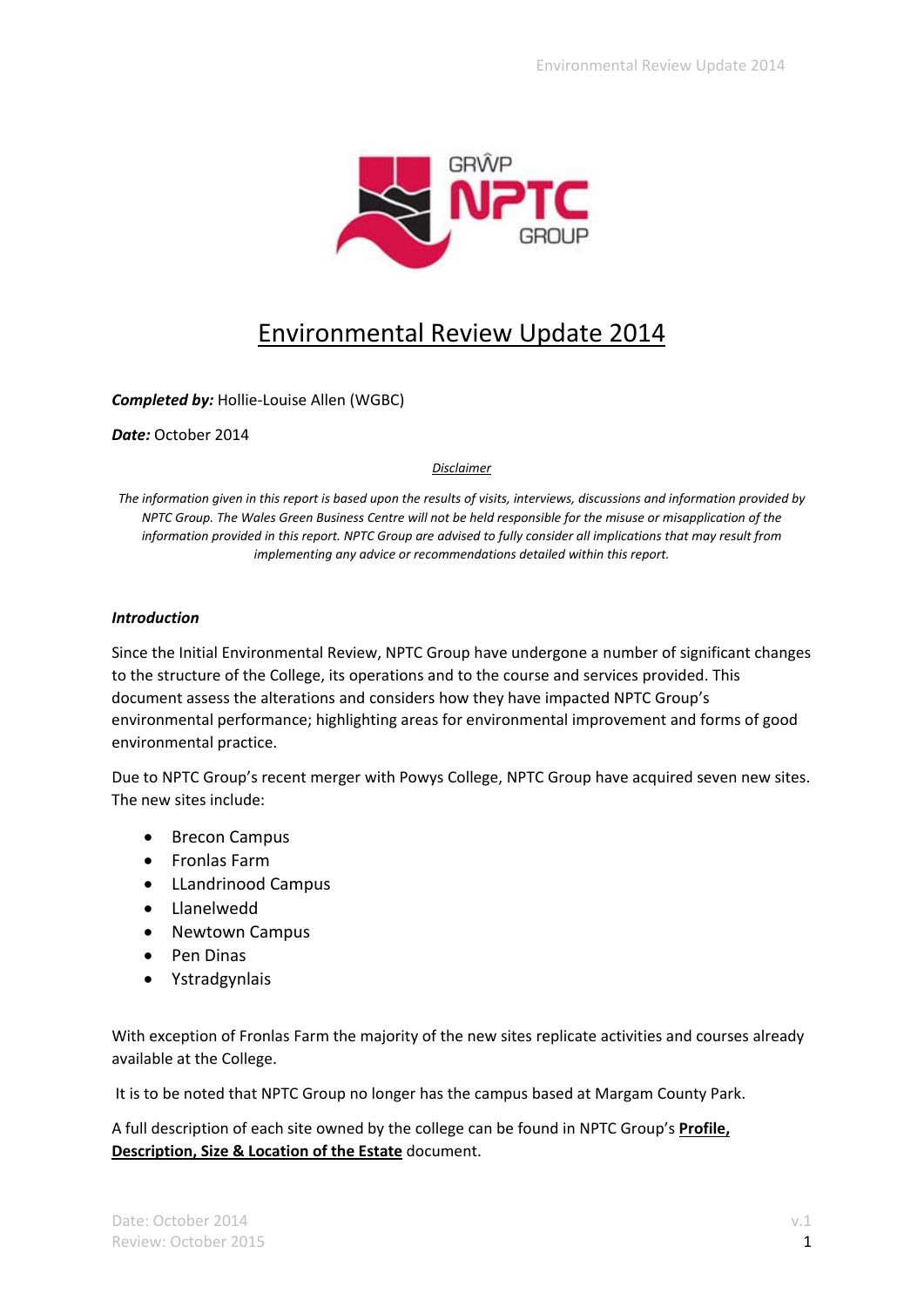## NPTC Group

NPTC Group is the only Further Education provider in the Neath Port Talbot County Borough Council & Powys areas. The College offers over 370 courses to suit many needs, either on a part‐time or full‐ time basis, and employs over 800 members of staff. NPTC's premises comprises of 17 sites, which have a gross total area of 87,298m<sup>2</sup>, and are located across 4 counties; Powys, Neath Port Talbot, Swansea and Bridgend

The choice of courses on offer at the College currently include: Adult Learning; Building & Engineering; Business Management & Leisure Studies; Catering, Hospitality & Agriculture; Computing & IT; Construction & Built Environment; Creative, Visual & Performing Arts; Engineering; Health, Social &Child Care; Horticulture, Hairdressing & Beauty; Mathematics & Science; Sport & Public Service; Social Studies & Languages; and Pre‐Vocational Studies

## *Environmental Management & other Management Systems*

Since the Initial Environmental Review, NPTC Group have achieved Green Dragon Level 4 and within the next 6 months are hoping to roll out their Green Dragon Level 4 accreditation to the college's newly acquired campuses.

Colin Heffey, the Facilities and Estates Manager at NPTC Group, has undergone formal Environmental Management Training and other members of staff at the college have also received some form of environmental training through courses or their university education.

# *Environmental Awareness*

NPTC Group have a Strategic Sustainable Management Task Group which meets twice a term discuss environmental aspects and the environmental performance of the college, and to investigate methods and measures for improvement.

Environmental issues are regularly communicated to members of staff through email and posted prompts are used throughout the college in order to boost the students' environmental awareness and to promote good environmental practice. NPTC Group also provides Environmental Awareness Training to students as part of their college induction and provide further environmental and sustainability training through ESDGC.

Both Staff and student have access the college's EMS, in addition to extra environmental and sustainability information through the college's intranet

# *Agriculture*

As part of the merger with Powys College, NPTC Group have acquired a farm and are now able to cater for students wishing to pursue a career in agriculture. The farm, which is part of the college's Catering, Hospitality and Agriculture Department, caters for 150 students and ha total of 8 members of staff, including a dedicated farm manager who resides on site.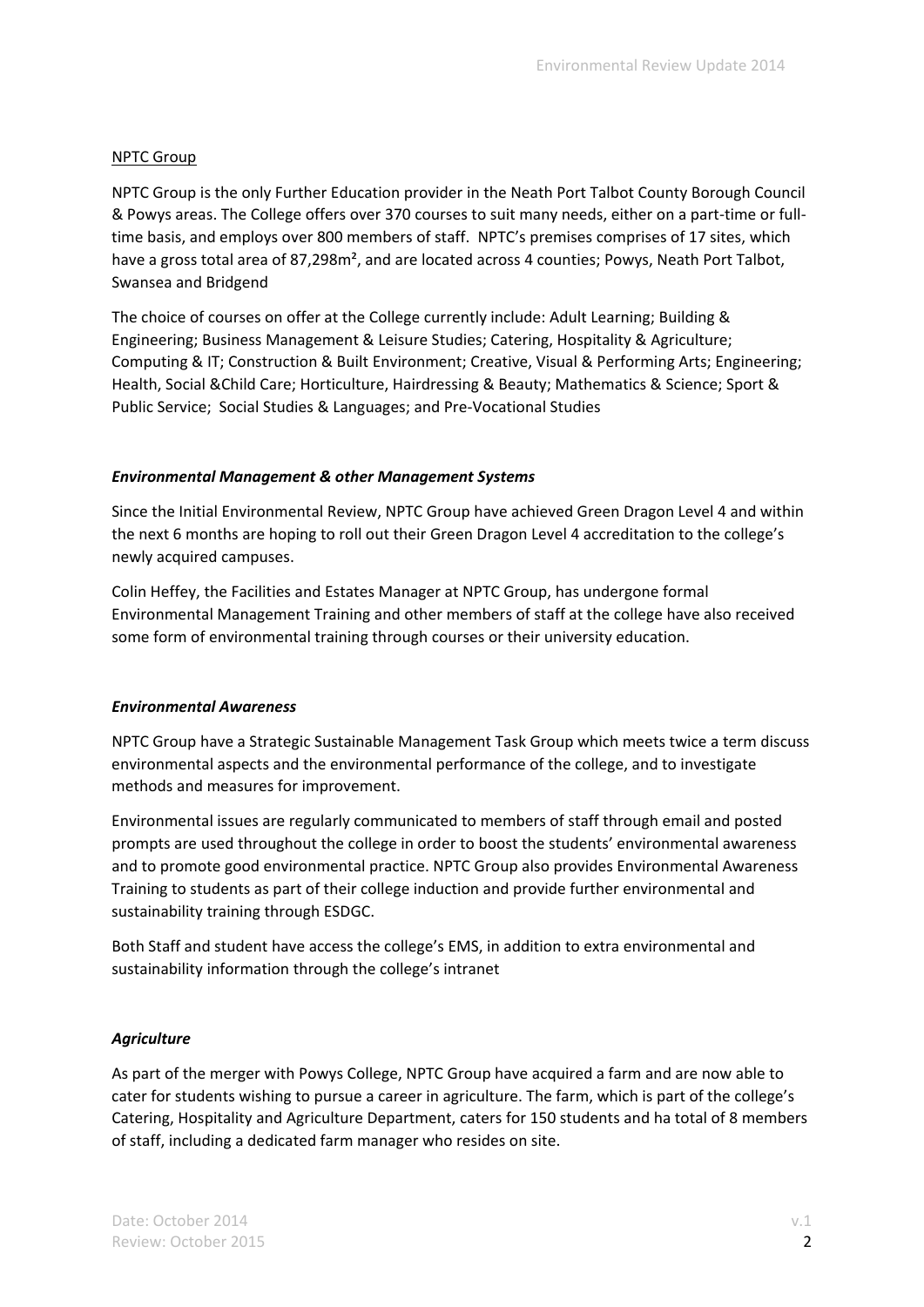Fronlas Farm is a 300 acre commercial cattle and sheep farm located in Newtown, Powys and currently consists of a 150 cattle, 750 breeding sheep, and 1100 lambs. The Farm operates 7 days a week, 365 days a year and includes a teaching block, the Farm Manager's house, agricultural farm buildings, a hill farm and pasture.

Fronlas Farm's main site in Mochdre Lane is where the students are primarily based and where the majority of the educational activities are undertaken. The site includes a farm vehicle workshop, teaching rooms, a cattle shed, yard and slurry tank.

Within the farm's vehicle workshop, where all farm vehicles and plant is maintained, a number of hazardous substances are stored and used. COSSH MSDS have been obtained for all regulated substances and all substances are store according to the MSDS. Within the workshop there are also separate waste containers for the disposal of contaminated materials and oil filters, a spill kit and a parts washer. All waste oil filters, contaminated materials and waste from the parts washer are classed as hazardous waste and are collected for disposal by Safety Kleen

Within the main yard area diesel is stored in above ground tanks, which are stored above a bunded area. Noted that all liquid contained within Fronlas Farm's bunded area and the majority of surface runoff from the Farm's main yard flows through an interceptor to an underground waste water tank. The tank and interceptor are cleared on a bi-annual basis and the appropriate waste documentation is obtained and retained.

Within the cattle shed both cattle and farm dogs are kept when not out on the farm. An asbestos register for the cattle shed has been obtained as the shed contains asbestos materials. All surface runoff from the cattle shed and surrounding areas flow to a holding system prior to being pumped into the Farm's slurry tank, which is double bunded and double valved. Testimony states that Fronlas Farm's slurry tank levels are checked on a daily basis, however at present there are no formal inspections being undertaken.

As part of the NPTC Group's commitment to pollution prevention the farm have developed and implemented a site specific pollution plan, spill procedure and waste management procedure. Fronlas Farm have also implemented a Bio‐Security Plan and have developed a Resource Management Plan which covers environmental issues, compliance with environmental legislation and pollution prevention.

All waste produced at the farm is segregated prior to collection and is either stored within waste containers at the front of the site or within the yard. Noted that the majority of waste stored within the yard is currently uncontained, with the exception of scrap metal, which is stored in a skip prior to collection.

The farm currently recycles paper, cardboard, plastic, wood, metal, food waste and green waste, the majority of which is collected by Powys County Council or Veolia. All veterinary, medical and sharps waste is taken for disposal by the vets who bring them to site and all fallen stock is disposed of in line with the Animal By‐Product (ABP) Regulations with Rural Incineration & Disposal Ltd.

Fronlas Farm have registered a number of waste exemptions (EPR/G558EW Expiry: 13.11.2016). The exemptions cover the following activities:

- D1 Deposit of Waste from Dredging of Inland Waters (Agricultural Waste only)
- D7 ‐ Burning Waste in the open (Agricultural Waste only)
- T23 Aerobic composting and associated prior treatment (Agricultural Waste only)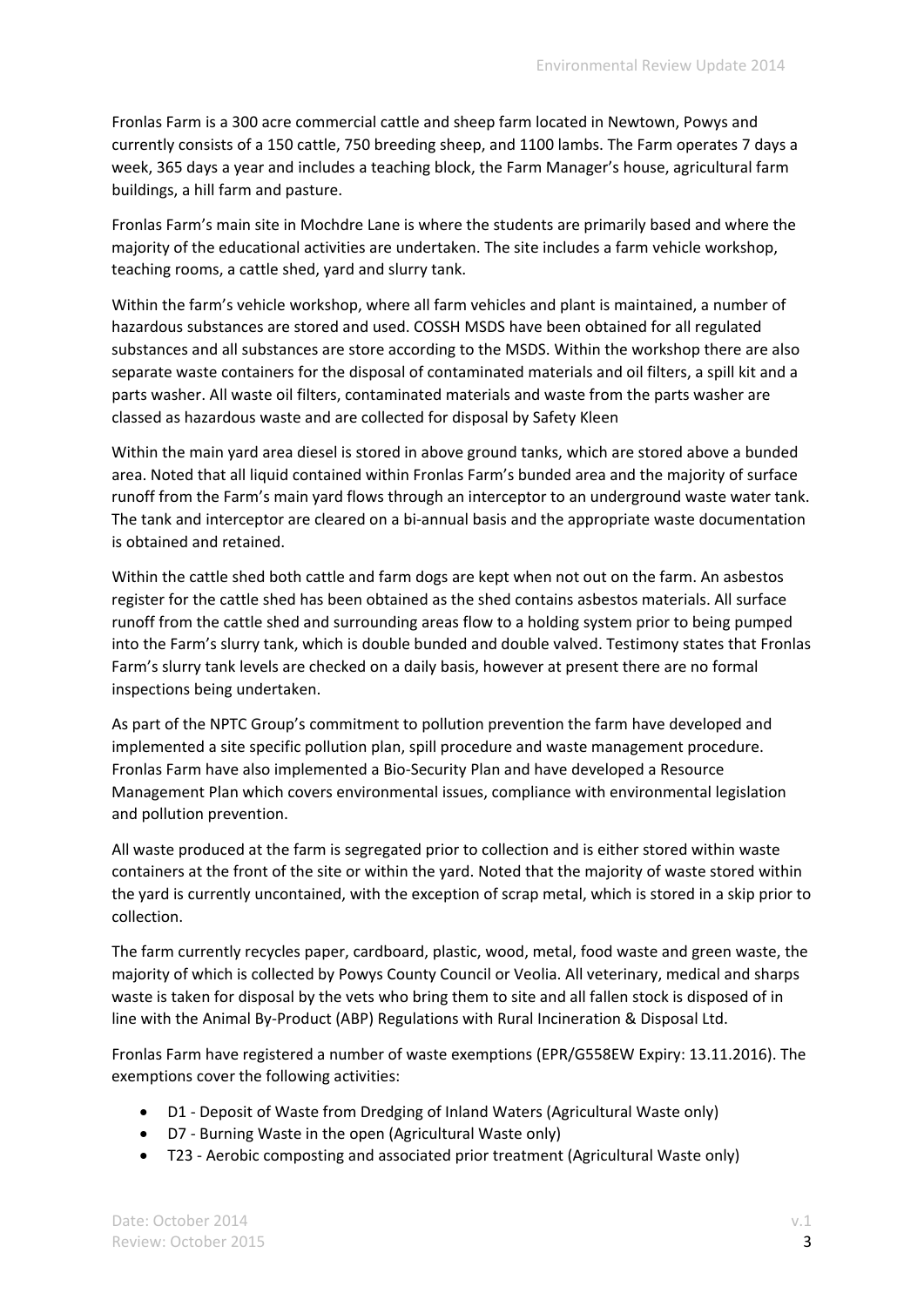- T6 Treatment of waste wood and waste plant matter by chipping, shredding, cutting or pulverising (Agricultural Waste only)
- U1 ‐ Use of Waste in Construction (Both agricultural and non‐agricultural waste)
- U10 Spreading waste on Agricultural Land to confer Benefit (Agricultural Waste only)
- U8 Direct and Beneficial use of Waste for a specified Purpose (Both agricultural and nonagricultural waste)

Fronlas Farm have also registered to discharge sheep dip to land (5/01/95623/LG111 Expiry: 09.04.2014). Sheep dipping is undertaken in compliance with the regulations.

The use of fertilisers, manure and slurry is closely monitored by the farm. Martin Watkins keeps a record of all fertiliser, manure and slurry spread through the use of maps. Martin uses the maps of the farm's fields to record running totals of spreading volumes to ensure the Farm does not exceed the threshold limits for spreading. Martin Watkins has also developed a developed a map of the Farm that highlights the location of watercourses and high risk spreading areas. No spreading is undertaken in any areas or fields that are deemed to be high risk.

When spreading manure and slurry Fronlas Farm ensure:

- An up-to-date nutrient management plan is in place
- No spreading is undertaken within 10 metres of a watercourse, within 50 metres of a source of drinking water for human consumption or on steeply sloping fields where there is a risk of run‐off

Pesticides are occasionally used at Fronlas Farm, nevertheless when they are used they are closely monitored. Martin Watkins keeps a record of all pesticide use and staff based at the Farm, including Martin Watkins, have received City & Guilds pesticide training.

During the most recent visit to Fronlas Farm a number of environmental non‐conformances were identified. The non‐conformances, which mainly relate to pollution prevention and legal compliance, are listed below, in addition to recommended corrective action.

| Non-Conformance                                                                                                                                                                                                                                                                                                                                                            | Corrective Action                                                                                                                                                                                                                                                                                       |
|----------------------------------------------------------------------------------------------------------------------------------------------------------------------------------------------------------------------------------------------------------------------------------------------------------------------------------------------------------------------------|---------------------------------------------------------------------------------------------------------------------------------------------------------------------------------------------------------------------------------------------------------------------------------------------------------|
| Fronlas Farm's waste metal collected for disposal every 2 years.                                                                                                                                                                                                                                                                                                           | In future the college are to ensure that all waste produced by the<br>Farm is collected for disposal at least annually.<br>This is to be demonstrate this through the retention of waste<br>documentation.                                                                                              |
| Fronlas Farm have received hazardous waste returns for the<br>disposal of waste with Safety Kleen, however the corresponding<br>waste consignment notes could not be located. Waste consignment<br>notes for the collection of hazardous waste by Metro Rod and waste<br>transfer notes for the collection of waste by Veolia were also not<br>available during the visit. | In future all waste documentation is to be stored centrally with<br>NPTC Group's Estates Department. However, in the meantime<br>Fronlas Farm are to ensure that the correct waste<br>documentation is obtained and retained.                                                                           |
| Waste plastic drums are stored externally. Noted that a number of<br>the drums had filled with rainwater, which had mixed with an<br>unidentified and potentially hazardous liquid contained within the<br>drums. Waste car batteries were also being stored externally,<br>uncontained and uncovered.                                                                     | Fronlas Farm are to ensure that all waste is stored appropriately<br>and that all potentially hazardous waste is disposed of according<br>to regulations and without risk of pollution.<br>NPTC Group are also to provide Fronlas Farm with a suitable<br>container for the storage of waste batteries. |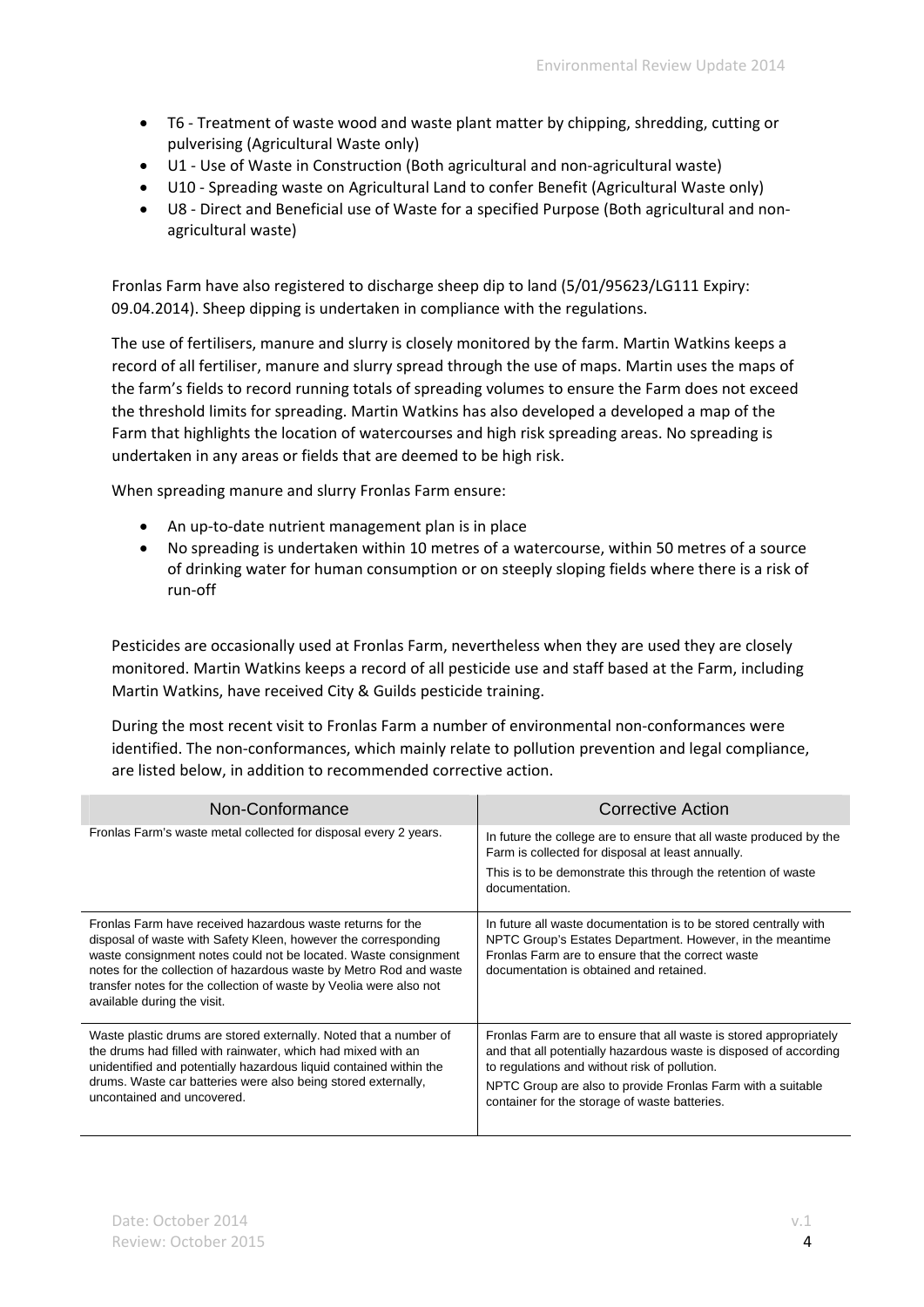| Fronlas Farm carry waste, however neither the Farm nor NPTC<br>Group are registered as waste carriers.                                                                                                                      | NPTC are to register as a waste carrier with NRW. Noted that if<br>only transporting non-construction waste NPTC Group can<br>register as a lower tier waste carrier, free of charge.  |
|-----------------------------------------------------------------------------------------------------------------------------------------------------------------------------------------------------------------------------|----------------------------------------------------------------------------------------------------------------------------------------------------------------------------------------|
| Waste wood produced at Fronlas Farm is burnt. As the waste wood<br>pile at Fronlas Farm contained a mix of both non-contaminated and<br>contaminated wood it is possible that contaminated waste is being<br>burnt on site. | All non-contaminated waste wood is to be segregated and<br>stored separately from contaminated wood, ensuring that the<br>risk of contaminated wood being accidently burnt is minimal. |

Prior to the visit to Fronlas Farm, Martin Watkins prepared a statement on the promotion of environmental management and sustainable systems across the farm and on the delivery of land

#### *Fronlas Farm Environmental Schemes*

*The farm has been involved in several Welsh Government schemes to promote environmental improvement for a number of years.*

*Tir Cynnal – An entry level environmental scheme, which the farm entered in 2006. The scheme involves restrictions on spreading FYM and fertilizers within 1 metre of field boundaries and also leaving 25% of the farm hedges uncut in any one year.* 

*Glastir – A second level environmental scheme, which the farm entered in 2010. Glastir requires all slurry produced on the farm being applied to the ground either by injection or with a trailing shoe device, minimising pollution and improving soil uptake. The scheme also requires the farm to grow a minimum of 4ha of both unsprayed spring cereals and root crops to encourage environmental diversity.*

## *Environmental Practices*

*The farm has both a resource management and a slurry / manure management plan in place to ensure that all waste products are disposed of in a sustainable manner and to the maximum benefit of the farm and the environment.*

*Established disposal routes are in place for all waste products from both the farm and the teaching workshops, and an emergency plan is in place for any major spillages.*

*Permits are in place with Environment Agency for disposal of waste wood material, waste building materials and disposal of dilute sheep dip on the land.*

## *Land based Curriculum delivery*

*All learners receive teaching input on environmental aspects and ESDGC as part of the curriculum delivery.*

*Many of the learners are apprentices and ESDGC forms part of the bi‐monthly review, which involves the learner, the college and the employer.*

*Level 3 curriculum delivery includes aspects of environmental management and planning and an awareness of Welsh Government environmental schemes.*

*The farm has been involved in a number of "Pasture to Plate" type initiatives, which promote local food production and consumption and the reduction of food miles. Beef and Lamb from Fronlas farm is used in the college "Themes" restaurant, which again promotes the use of local produce.*

 $\mathcal{L}$  die op 2014  $\sqrt{1 - \frac{1}{2}}$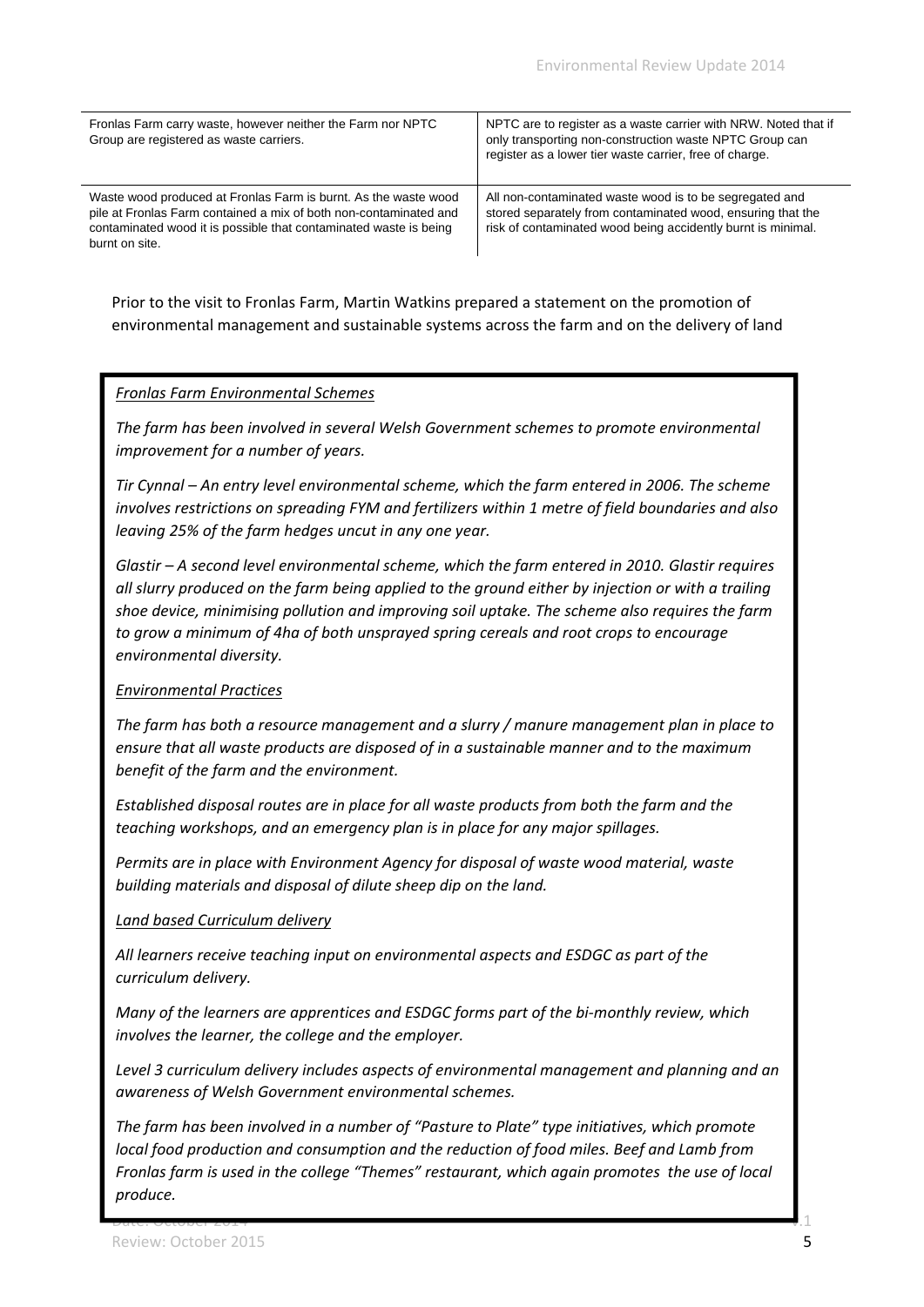based curriculum. The Statement has been included within the text box below.

## *Pollution Prevention*

NPTC Group are committed to pollution prevention and have implemented a range of measures to ensure the risk of pollution arising from the college's activities is kept to a minimum. The college have also developed a Pollution Prevention Plan and an Emergency Preparedness Procedure to ensure that all pollution incidents are effectively controlled.

Hazardous substances are stored in compliance with COSHH regulations and spill kits have been made available in areas of the college that are deemed to have a high pollution risk. NPTC Group have also developed a spill procedure and have provided waste containers for the disposal of any contaminated materials.

Within the college's Motor Vehicle and Engineering Departments oil and other hazardous substances are stored on drip trays and interceptors have been installed, and at the Pontardawe campus a designated vehicle wash‐down area has been fitted to ensure the waste water does not enter the River Tawe which runs adjacent to the campus.

All college buildings thought to contain asbestos have been subject to an asbestos survey and Asbestos Registers have been implemented. Noted that the Newtown Campus has recently had a significant amount of asbestos removed from its buildings. Waste documentation for the removal of this asbestos has been obtained.

Pollution prevention t at Fronlas Farm has been addressed under Agriculture.

# *Use of Resources & Raw Materials*

NPTC Group's consumption of resources and raw materials has significantly risen since the merger with Powys College, purely due to the increase in sites, courses, staff and students.

NPTC Group has a Sustainable Procurement Procedure and are currently in the process of developing a Sustainable Procurement Strategy. NPTC Group also follow the 'Green Buyers Guide' handed to them by the Local Authority.

All toilet paper and tissues paper used at NPTC Group is from recycled resources. NPTC Group is also currently investigating purchasing 100% recycled copier paper. The Construction Department already only purchase FSC wood and have a number of procedures in place in order to minimise waste and to increase the efficiency of their material usage.

Brick waste produced at Newtown is reused at the Farm.

# *Energy Consumption & Efficacy*

Due to the recent merger with Powys College, NPTC Group's energy consumption is expected to almost double over the year, simply due to the increased number of sites. In order to manage energy consumption the college has implemented a Sustainability Policy which aims to increase the energy efficiency of the college and reduce consumption.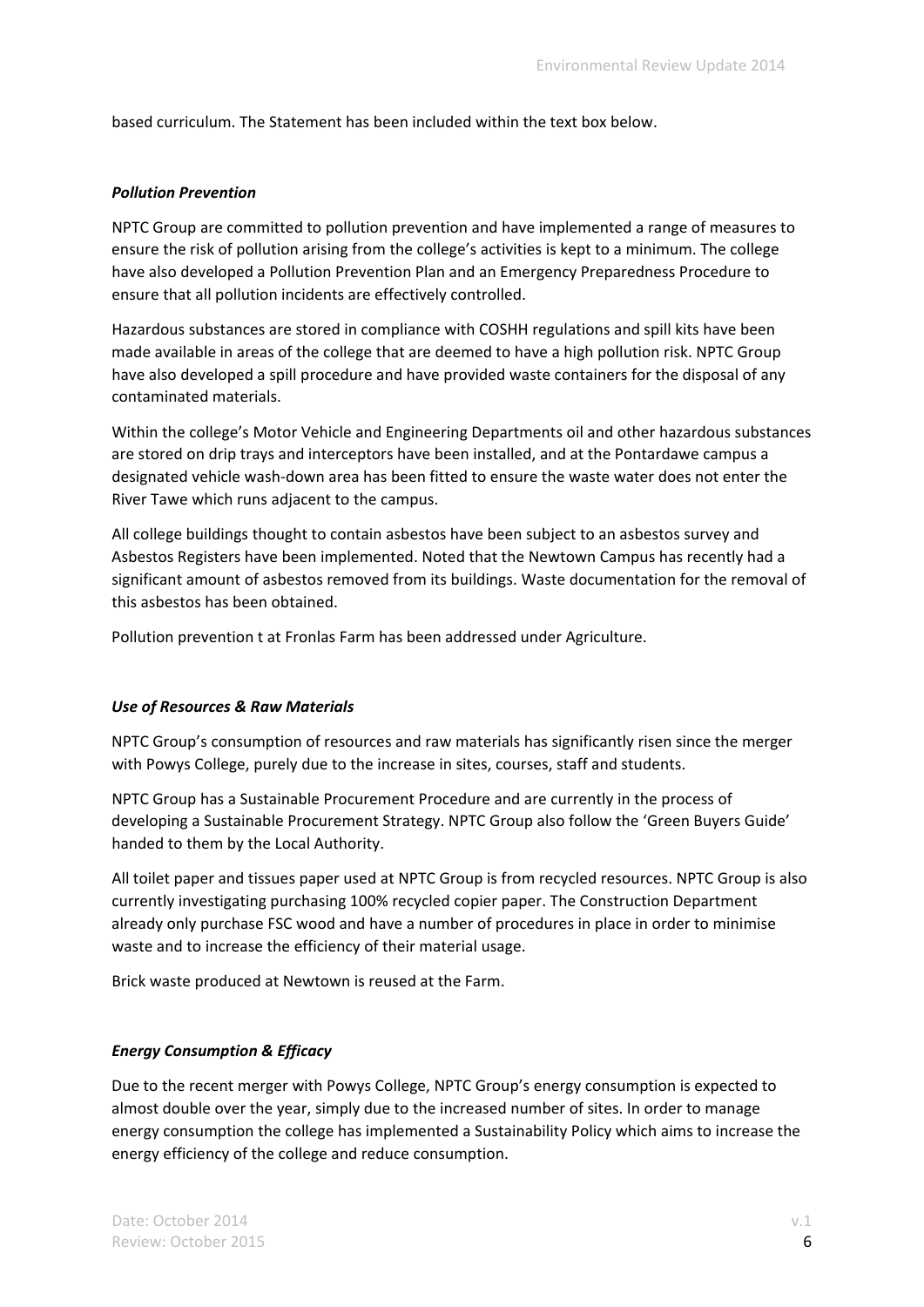All NPTC Group campuses are monitored in regards to energy consumption. The Neath and Afan campuses' energy consumption is monitored every half hour using an Enica LED and pulse meter loggers, whereas at the college's other campuses energy consumption is monitored using metre readings taken by the college's caretakers and security.

Measures implemented to keep energy consumption to a minimum include:

- The use of individual thermostatic valves on all radiators, allowing them to be adjusted manually to ensure they are not constantly on full throughout colder periods.
- The implementation of a programme which allows members of the college's facilities team to operate all boilers, heating and ventilation systems remotely from a computer.
- Posted prompts to encourage staff and students to switch lights and equipment off when not in use.
- LED lighting

## *Waste*

NPTC Group currently have a calculated recycling rate of 91.69%, however it is to be noted that this figure does not take into consideration the waste produced at the college's newer sites.

NPTC Group currently recycle:

| Paper      | Wood                            |
|------------|---------------------------------|
| Cardboard  | <b>Scrap Metal</b>              |
| Plastic    | <b>Mixed Construction Waste</b> |
| Tins/Cans  | <b>Batteries</b>                |
| Food Waste | <b>WFFF</b>                     |

Noted that NPTC Group have changed their main waste contractor to Veolia, as by March 2014 all waste collected for disposal by Veolia will be diverted from landfill through EfW.

NPTC Group have developed a Waste Management Table in order to ensure waste is managed in compliance with environmental legislation.

Waste produced by NPTC Group is collected by a number of different waste contractors. The majority of waste transfer and consignment notes for the waste are held centrally within NPTC Group's Neath Estates Department.

NPTC have registered 7 Campuses with the NRW as Producers of Hazardous Waste. The Campuses and their Registration Numbers are as below:

| <b>Neath Campus</b>           | <b>AAH811</b> | 21.07.2015 |
|-------------------------------|---------------|------------|
| <b>Buildings Craft Centre</b> | <b>AAH813</b> | 21.07.2015 |
| Afan Campus                   | <b>NEK980</b> | 21.07.2015 |
| <b>Construction Training</b>  | <b>NEK980</b> | 21.07.2015 |
| <b>Tawe House</b>             | <b>NWV533</b> | 15.12.2014 |
| Fronlas Farm                  | <b>AAJ721</b> | 06.12.2015 |
| <b>Newtown Campus</b>         | <b>ALA818</b> | 06.12.2015 |

Hazardous waste produced by NPTC Group includes:

| WEEE | Engine Oil | Parts Cleaners |
|------|------------|----------------|
|------|------------|----------------|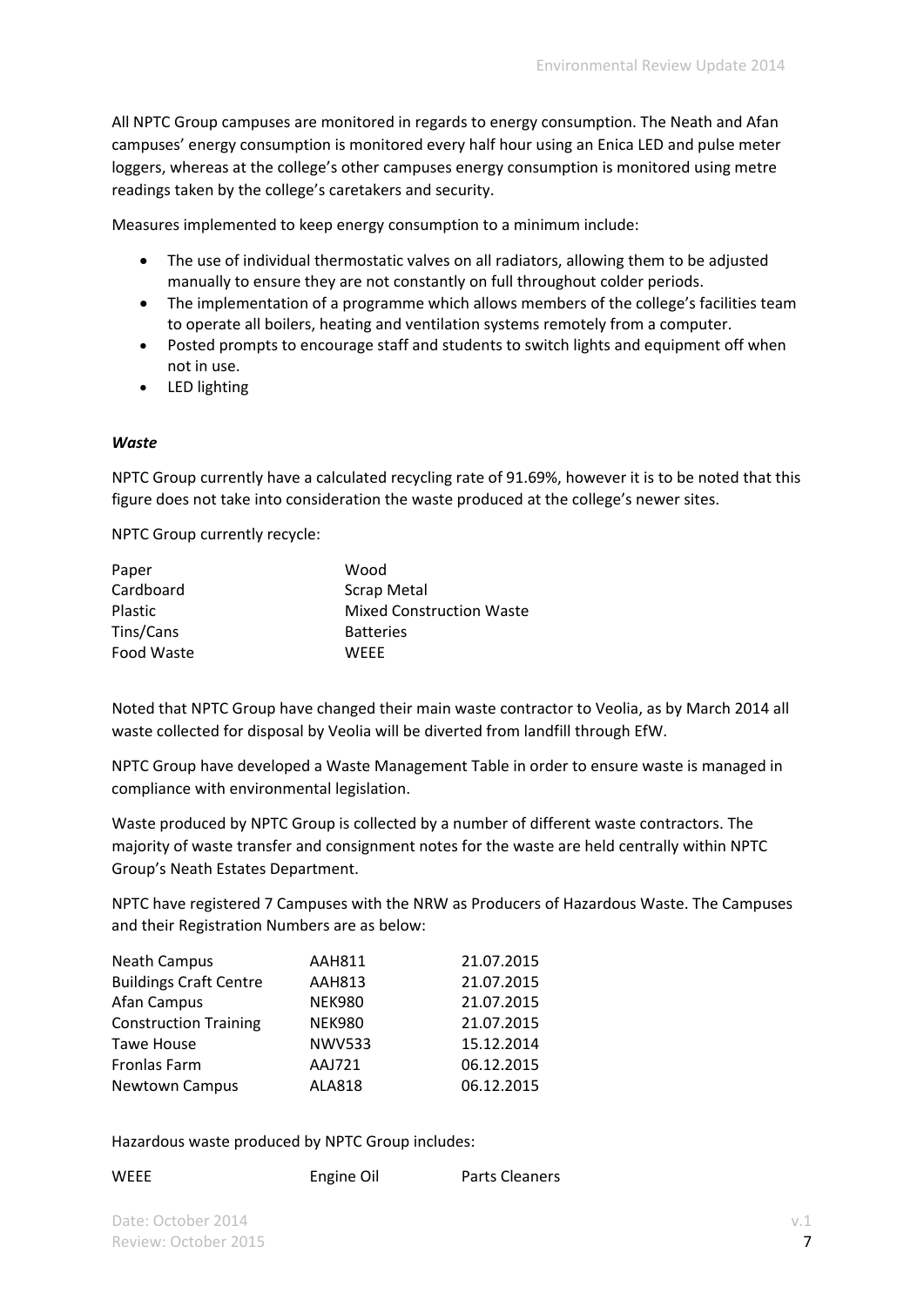| <b>Fluorescent Tube Lights</b> | Spill Kit Material  | Lab Waste             |
|--------------------------------|---------------------|-----------------------|
| Refrigerators                  | <b>Interceptors</b> | <b>Cutting Fluids</b> |
| Contaminated rags              | Paints              | Coolants              |

The majority of hazardous waste produced by NPTC Group is handled appropriately and in line with legislation, however during the most recent assessment of the college the following was noted:

- Within the Motor Vehicle and Engineering Departments contaminated rags and oil filters were being disposed of as general non-hazardous waste.
- WEEE produced at Brecon is either disposed of by the IT Department or is taken by the college to a local recycling facility, thus the college are not obtaining any waste documentation for the disposal of the WEEE.
- Redundant fluorescent tube lighting produced within the Powys campuses is collected by estates and is taken to Newtown for disposal, however NPTC Group are not registered as waste carriers.

To address these non‐conformances all waste oil filters and contaminated materials are to be segregated and disposed of separately to all other waste, all WEEE is to be disposed of with a registered waste carrier and if continuing to carry waste the college are to register with NRW as a waste carrier. Noted that if only transporting non-construction waste NPTC can register as a lower tier waste carrier free of charge.

# *Emissions to Atmosphere*

Emissions to atmosphere from NPTC Group mainly consist of  $CO<sub>2</sub>$  which arises from the use of transport. Other emissions include fumes and vapours from chemicals, fuels and oils, dust from construction activities, onsite boilers and welding.

Further emissions arise from emergency situations, including fire and the accidental release of ODS or F‐Gas from air conditioning and refrigeration units. To ensure the risk of ODS or F‐Gas entering the atmosphere is kept to a minimum all units are subject to annual maintenance and leak tests. NPTC Group have also developed an Assets List, allowing the units and the gases within them to be effectively monitored.

Noted that during the latest visit to the college it was identified that refrigeration and air conditioning units at the Brecon and Newtown campuses had not been subject to any form of annual maintenance or leak checks under Powys College. In order to address this NPTC Group are to identify all units within an Assets List and are to ensure that they are all subject to maintenance and leak check as soon as practically possible.

Emissions to atmosphere from Fronlas Farm are addressed under Agriculture. Noted that Fronlas Farm hold an exemption for the burning of waste.

# *Transport & Logistics*

NPTC Group have implemented a Travel Plan in order to move towards more sustainable modes of transport and to reduce the traffic and congestion caused by staff and students at the college. NPTC Group have also made bike shelters, showers and changing rooms available to those who chose to cycle.